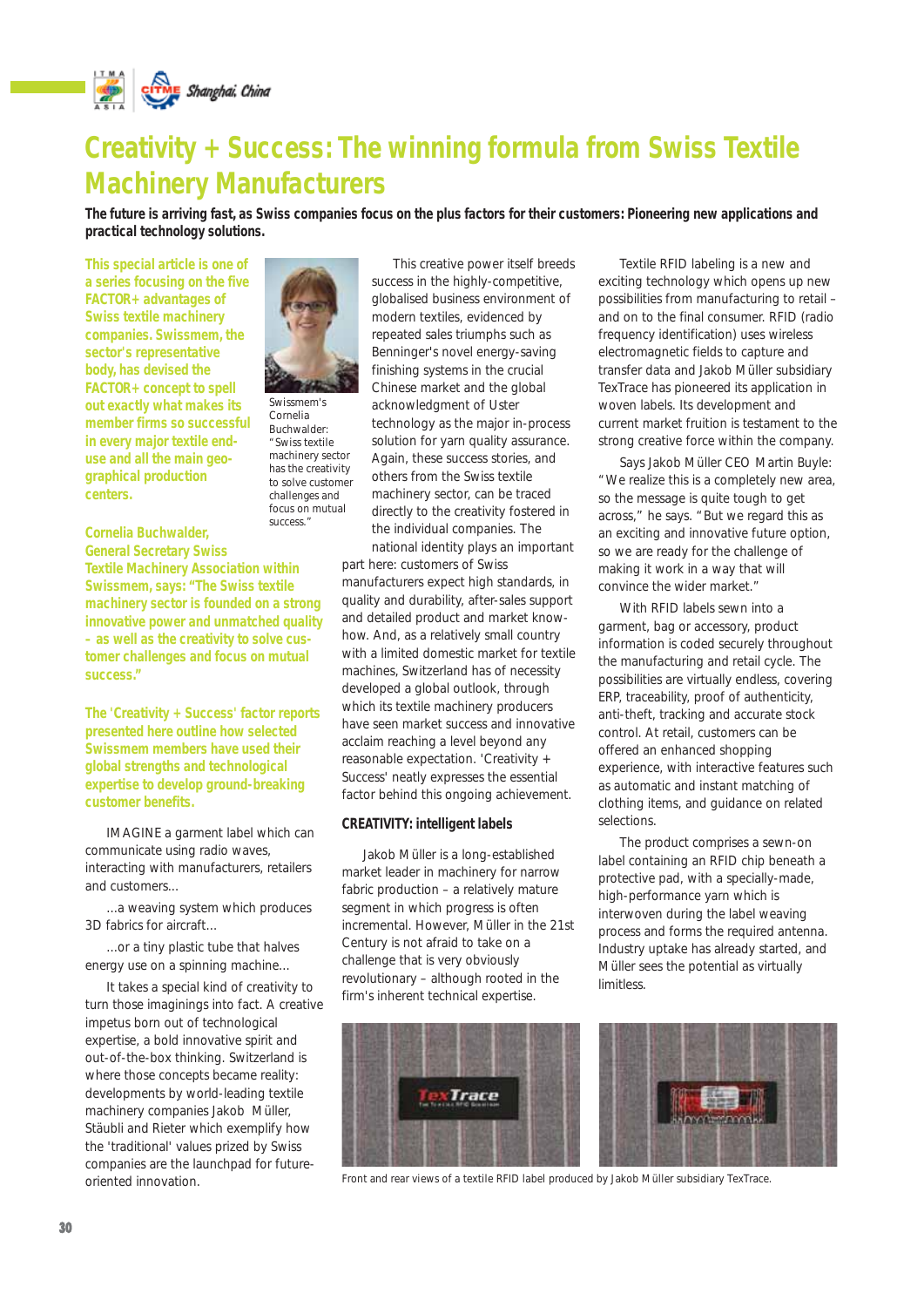



# *ament warps.*

## **CREATIVITY: new dimensions in technical fabrics**

Aerospace and textiles. A combination which would probably not come immediately to mind? Stäubli has other ideas, as do a number of other Swiss textile machinery companies now actively providing manufacturing solutions for this most technicallydemanding of industry sectors.

Stäubli is already a major player in the 'conventional' textile world of shedformation and weaving preparation technology, with an unrivaled track record of market success. Innate creativity has extended its reach into dramatically different fields. Robotics is one, now handled by a separate Stäubli division, but the company's textile operation, headquartered at Sargans, is also flexing its creative muscles. Drawing on existing



*The Alpha Leantec machine from Stäubli, combined with the Unival 500 dobby for the production of 3D technical fabrics.*

expertise within the group, including the Stäubli Schönherr carpet-making activity, the demand for three-dimensional fabrics for specialized technical textiles end-uses has been a key driver of progress.

The Alpha 400 Leantec is an example of this progress. Born out of the woven carpet machines, it also draws on Stäubli's Unival servo-control dobby to produce multilayer fabrics in 3D. Suppliers to aircraft makers need to observe the toughest standards of quality and consistency to win and retain orders, so this machine has been precisely engineered to guarantee top performance. The key is precise control of warp threads in each fabric layer, to ensure a carefully-structured fabric which meets the requirements of final customers in aircraft manufacture. An optional Multi Weft Selector broadens its scope further by allowing insertion of multiple different wefts at the top and bottom fabric.

Quantum leap technology is also marketed through Stäubli`s latest generation of automatic drawing-in machines, SAFIR S30. A tenfold performance increase in preparation of filament warps is achieved in industrial operation.

"Active control of warp and weft is an important feature of latest Stäubli innovations across all our product ranges," states marketing and sales VP Fritz Legler.

#### **CREATIVITY: Energy saved in spinning**

How to save energy? It's a major headache for textile producers worldwide. Both the cost and actual availability of power is problematical, depending on the market area, and it is clear that creative thinking is needed to provide solutions that give practical help to the mills.

Rieter, one of the world leaders in textile yarn technology, has responded



*Rieter's suction tube ECOrized offers greater energy efficiency in spinning.*

with an innovation that is physically small but with a potentially enormous impact on spinning costs. The suction tube ECOrized is an ingenious, yet simple invention. In ring spinning, suction tubes are a constant drain on power, yet are 'in action' only sporadically, to clear tangles and remove ends-down.

With a single piece of creative thinking, Rieter specialists came up with a tube with a closed flap, which opens – and therefore consumes energy – only when an excess of material is presented by the drafting system, indicating a problem. Suction tube ECOrized is the name of this breakthrough product, and it means each spinning position needs 50% less energy, if conventional tubes are replaced with the ECOrized type. With an adjustable inverter control, the suction tubes ECOrized can be optimized for energy savings and process efficiency, as many of Rieter's spinning mill partners are already discovering.

Says Edda Walraf, Vice-President Technology & Marketing for Rieter Spun Yarn Systems: "ECOrized conversion can offer payback within a year, after which the full impact of the energy savings will kick in."